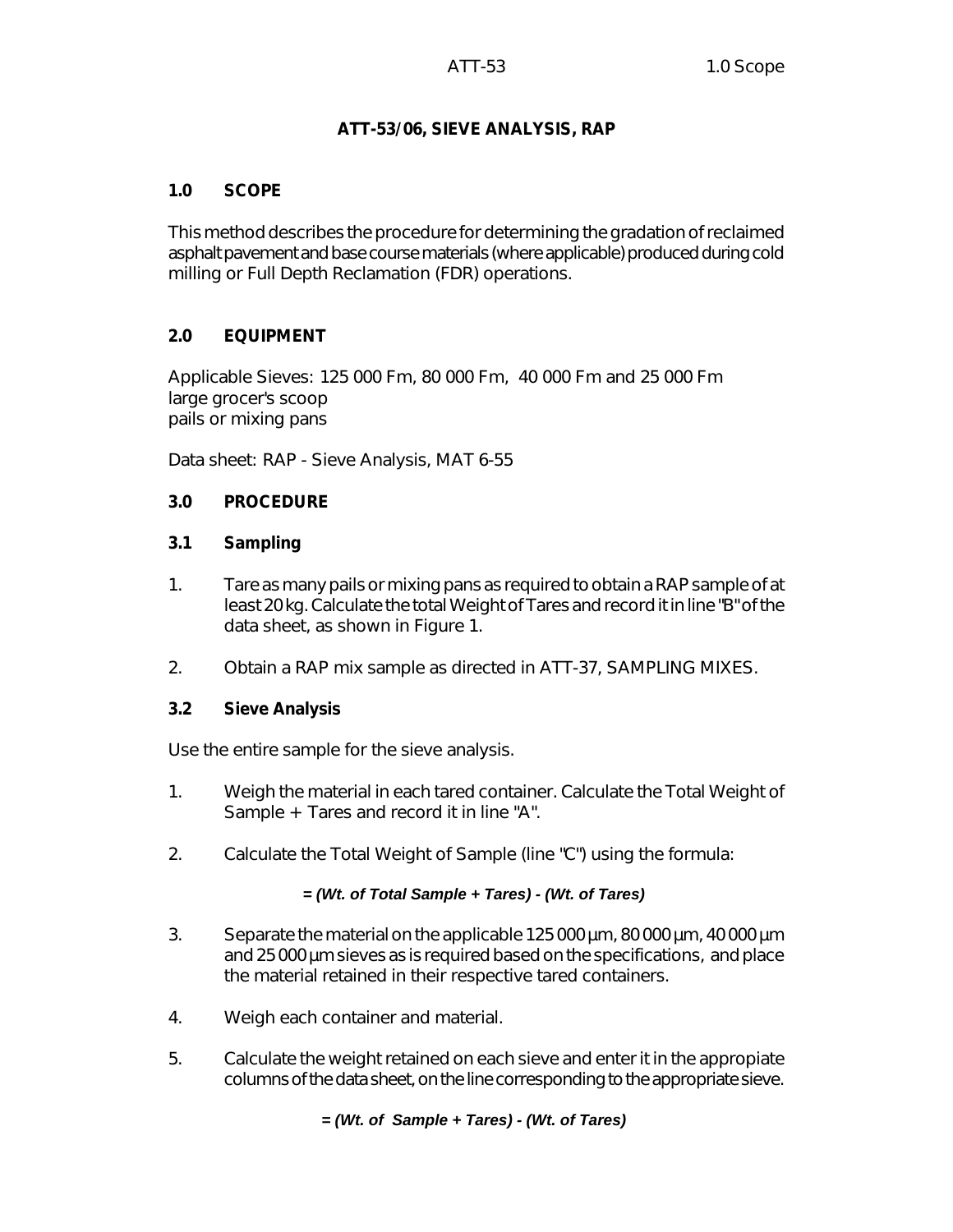|                            |                |  | $\omega$                                                         | $\pmb{\pi}$                                                      | $\circ$                           |                             |                                   | $\mathbf \sigma$             |                                        | $\circ$                     | $\mathbf{z}$<br>$\leq$                           | $\mathsf{r}$                | ㅈ       | $\overline{\phantom{a}}$              | -                           | െ<br>I  |                                       | T,                           | m       | $\Box$                                  | $\circ$                | $\varpi$ $\Rightarrow$ |                                  |                            |              |                       |                   |                                      |               |                             |  |
|----------------------------|----------------|--|------------------------------------------------------------------|------------------------------------------------------------------|-----------------------------------|-----------------------------|-----------------------------------|------------------------------|----------------------------------------|-----------------------------|--------------------------------------------------|-----------------------------|---------|---------------------------------------|-----------------------------|---------|---------------------------------------|------------------------------|---------|-----------------------------------------|------------------------|------------------------|----------------------------------|----------------------------|--------------|-----------------------|-------------------|--------------------------------------|---------------|-----------------------------|--|
| MAT 6 - 55/06<br>TESTED BY | <b>REMARKS</b> |  | <b>SPECIFICATION REQUIREMENTS</b><br>PERCENTAGE PASSING 25 000um | <b>SPECIFICATION REQUIREMENTS</b><br>PERCENTAGE PASSING 40 000um | <b>SPECIFICATION REQUIREMENTS</b> | PERCENTAGE PASSING 80 000um | <b>SPECIFICATION REQUIREMENTS</b> | PERCENTAGE PASSING 125 000um |                                        | WEIGHT RETAINED ON 25 000um | TARE(S)<br>WEIGHT RETAINED ON 25 000µm + TARE(S) | WEIGHT RETAINED ON 40 000um | TARE(S) | WEIGHT RETAINED ON 40 000um + TARE(S) | WEIGHT RETAINED ON 80 000um | TARE(S) | WEIGHT RETAINED ON 80 000um + TARE(S) | WEIGHT RETAINED ON 125 000um | TARE(S) | WEIGHT RETAINED ON 125 000 um + TARE(S) | TOTAL WEIGHT OF SAMPLE | TARE(S)                | TOTAL WEIGHT OF SAMPLE + TARE(S) |                            |              |                       |                   | INFRASTRUCTURE AND<br>TRANSPORTATION | Q             |                             |  |
|                            |                |  |                                                                  |                                                                  |                                   |                             |                                   |                              |                                        |                             |                                                  |                             |         |                                       |                             |         |                                       |                              |         |                                         |                        |                        |                                  |                            |              |                       | <b>CONTRACTOR</b> | PROJECT FROM                         | CONTRACT NO.  |                             |  |
|                            |                |  | $(C - (F + H + O))/C$ x 100                                      | $\frac{(C - (F + 1) \cdot C)}{2} \times 100$                     | $((C - (F + 1))/C) \times 100$    |                             |                                   | $(2C - F)C$ x 100            |                                        | $(M - M)$                   |                                                  | $(1 - K)$                   |         |                                       | $(G - H)$                   |         |                                       | $(D - E)$                    |         |                                         | $(A - B)$              |                        |                                  | <b>LOCATION</b><br>STATION | DATE SAMPLED | SAMPLE No.            |                   |                                      |               |                             |  |
|                            |                |  |                                                                  |                                                                  |                                   |                             |                                   |                              | SIEVE ANALYSIS - PERCENTAGE PASSING um |                             |                                                  |                             |         |                                       |                             |         |                                       |                              |         |                                         |                        |                        |                                  |                            |              | →                     | PRIME CONSULTANT  |                                      | PROJECT NO.   | <b>RAP - SIEVE ANALYSIS</b> |  |
| PROJECT MANAGER            |                |  |                                                                  |                                                                  |                                   |                             |                                   |                              |                                        |                             |                                                  |                             |         |                                       |                             |         |                                       |                              |         |                                         |                        |                        |                                  |                            |              |                       | $\sim$            |                                      | PROJECT TO    |                             |  |
|                            |                |  |                                                                  |                                                                  |                                   |                             |                                   |                              |                                        |                             |                                                  |                             |         |                                       |                             |         |                                       |                              |         |                                         |                        |                        |                                  |                            |              | $\boldsymbol{\omega}$ |                   |                                      | SAMPLE SOURCE |                             |  |
|                            |                |  |                                                                  |                                                                  |                                   |                             |                                   |                              |                                        |                             |                                                  |                             |         |                                       |                             |         |                                       |                              |         |                                         |                        |                        |                                  |                            |              |                       |                   | MILLING EQUIPMENT                    |               |                             |  |
|                            |                |  |                                                                  |                                                                  |                                   |                             |                                   |                              |                                        |                             |                                                  |                             |         |                                       |                             |         |                                       |                              |         |                                         |                        |                        |                                  |                            |              | c                     |                   |                                      |               | <b>SHEET</b><br>읶           |  |